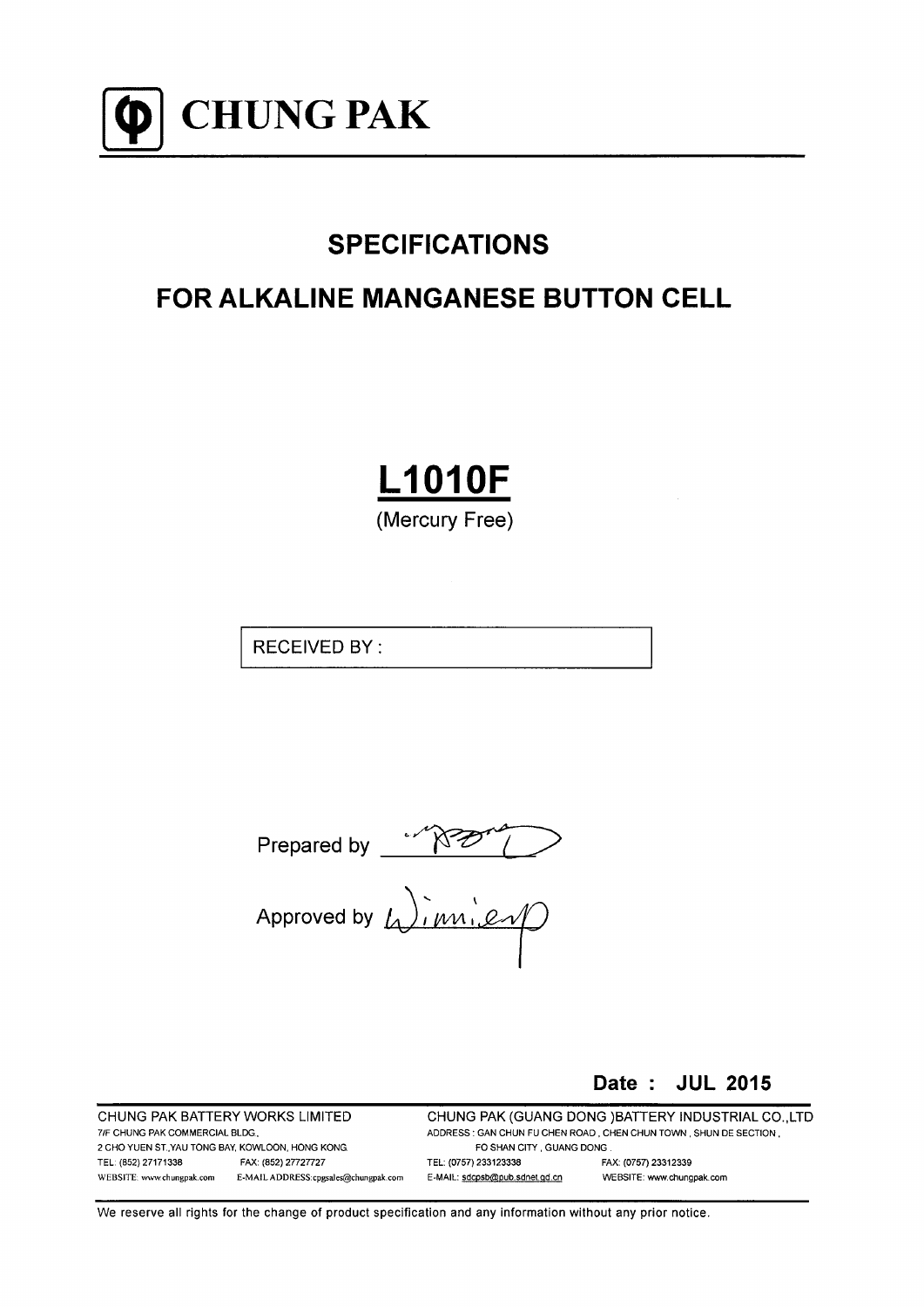

#### *1*、*Scope*

 The specification is applicable to the "Vinnic" brand Alkaline Manganese Button Cell L1010F (Mercury free) supplied by CHUNG PAK BATTERY WORKS LTD.

#### *2*、*Kind of Products Specified*

Name (Designation): L1010F

IEC Designation: /

### *3*、*Technical Specification*

3.1 Dimension:

Height (H)  $10.6\frac{^{+0}}{^{0.6}}$  mm Diameter (Φ)  $10.3^{+0}_{-0.5}$  mm

- 3.2 Average Weight : 2.33 g
- 3.3 Nominal Voltage : 3.0 V
- 3.4 Nominal Capacity : 47 mAh (Discharge at 5 KΩ to 1.5V )
- 3.5 Typical Discharge Duration: 95 hrs (Discharge at 5 KΩ to 1.5V )

3.6 The Drawing of The Finished Battery :

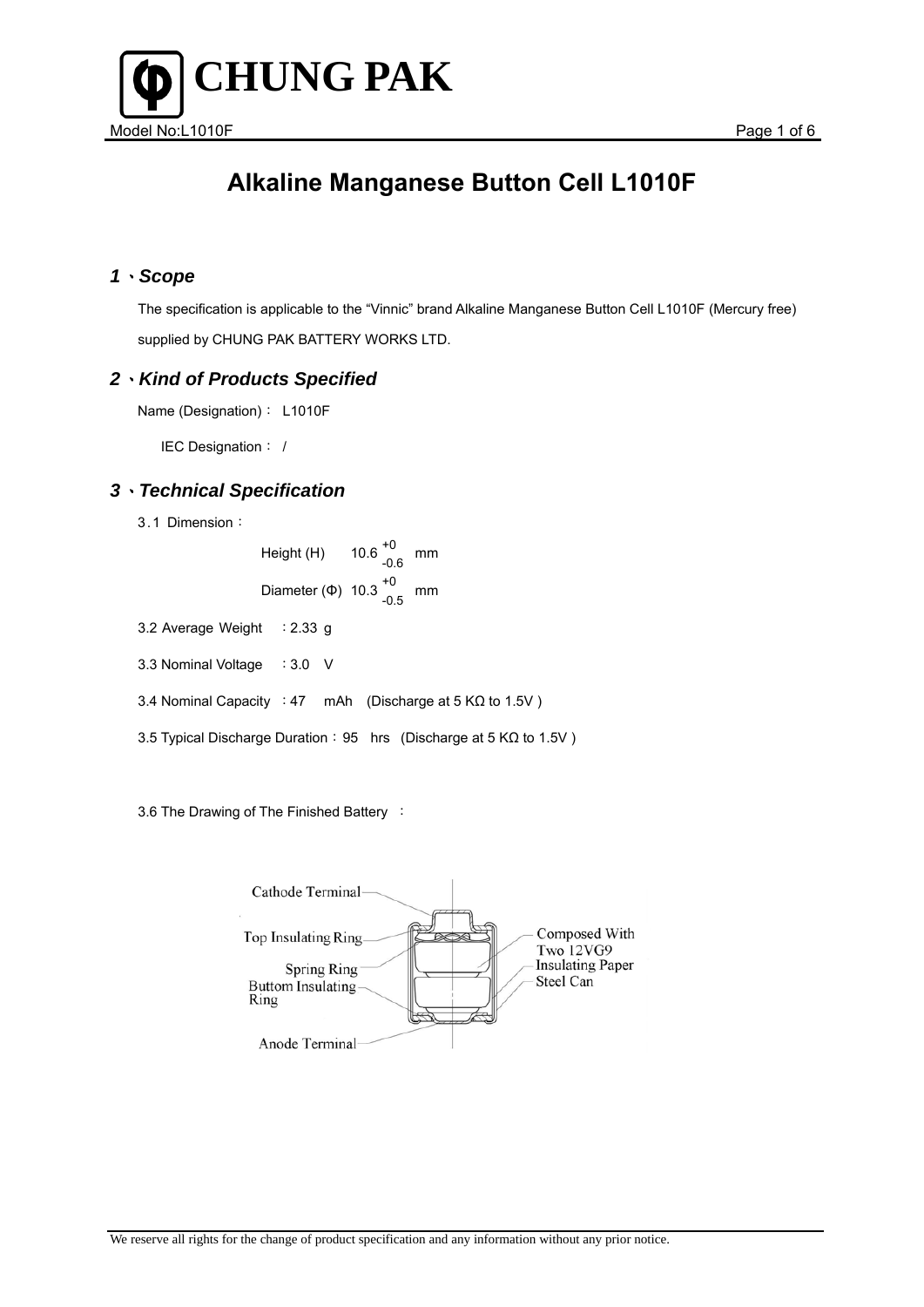

3.7 Outside Shape Dimensions and Terminals:





### *4*、*Performance*

4.1 Open-circuit Voltage:

| Initial                | $\geq$ 3.10 V |
|------------------------|---------------|
| After12 Months Storage | $\geq$ 3.02 V |

#### 4.2 Service Out-put:

| Load Resistance                                     | 5 KΩ         |
|-----------------------------------------------------|--------------|
| Discharge Method                                    | Continuously |
| End-point Voltage                                   | 1.5V         |
| Minimum Duration<br>(Initial)                       | 90 Hrs       |
| <b>Minimum Duration</b><br>(After12 Months Storage) | 82 Hrs       |

Remark:The word "initial" is applicable to the products elapsed three months or less after production.

#### 4.3 High Temperature Electrolyte Leakage Resistance:

No deformation and no external electrolyte leakage shall be observed.

4.4 Expiry period: One year.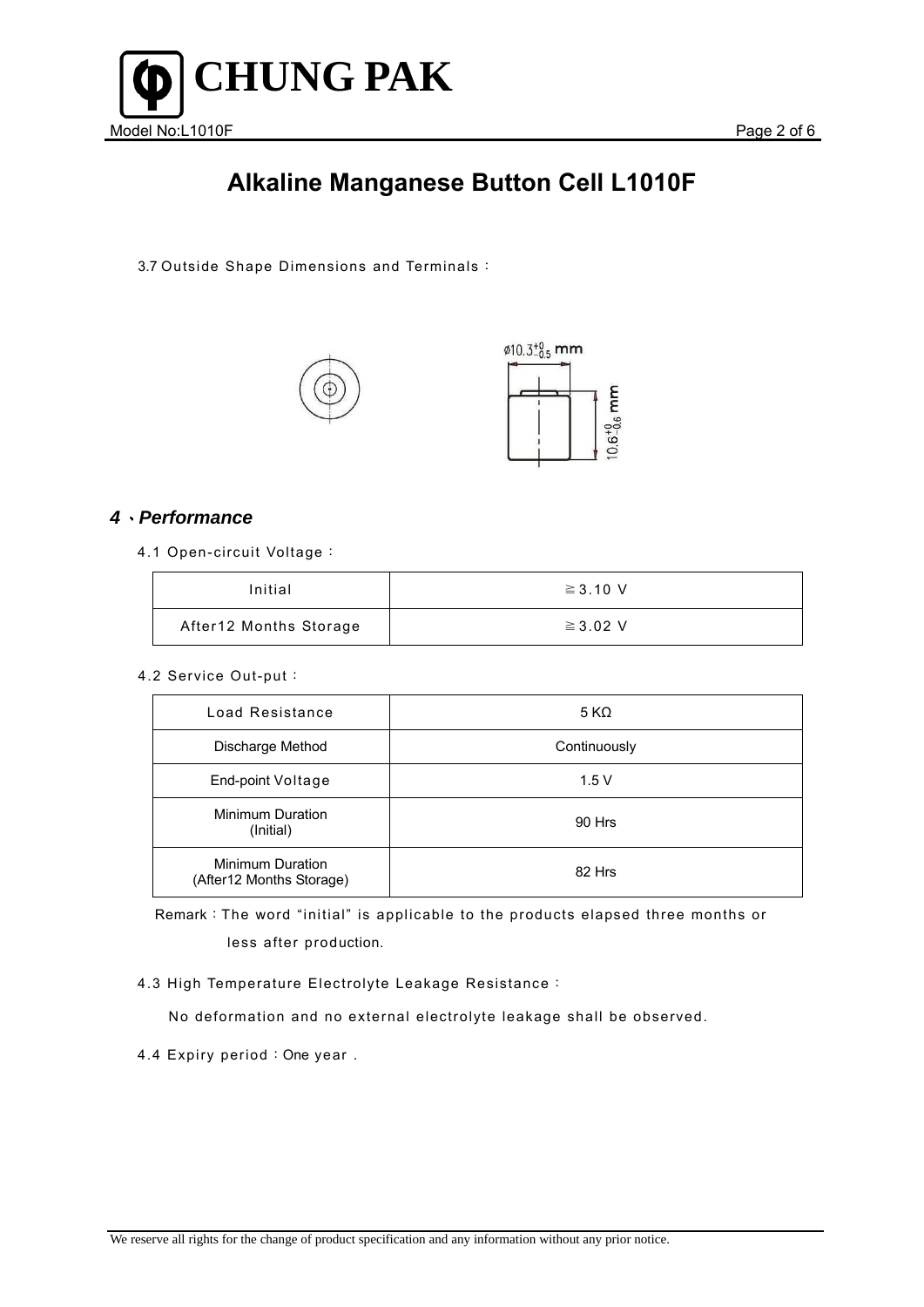

### *5*、*Brand and packaging*

5.1 Appendix 1: Standard and Packaging





Alkaline Manganese **50PCS** Per Display Boxes Button Cell L1010F Boxes Measure : 103Χ52Χ30 mm



5.2 Any specific design and packing requirements will be accommodated as required.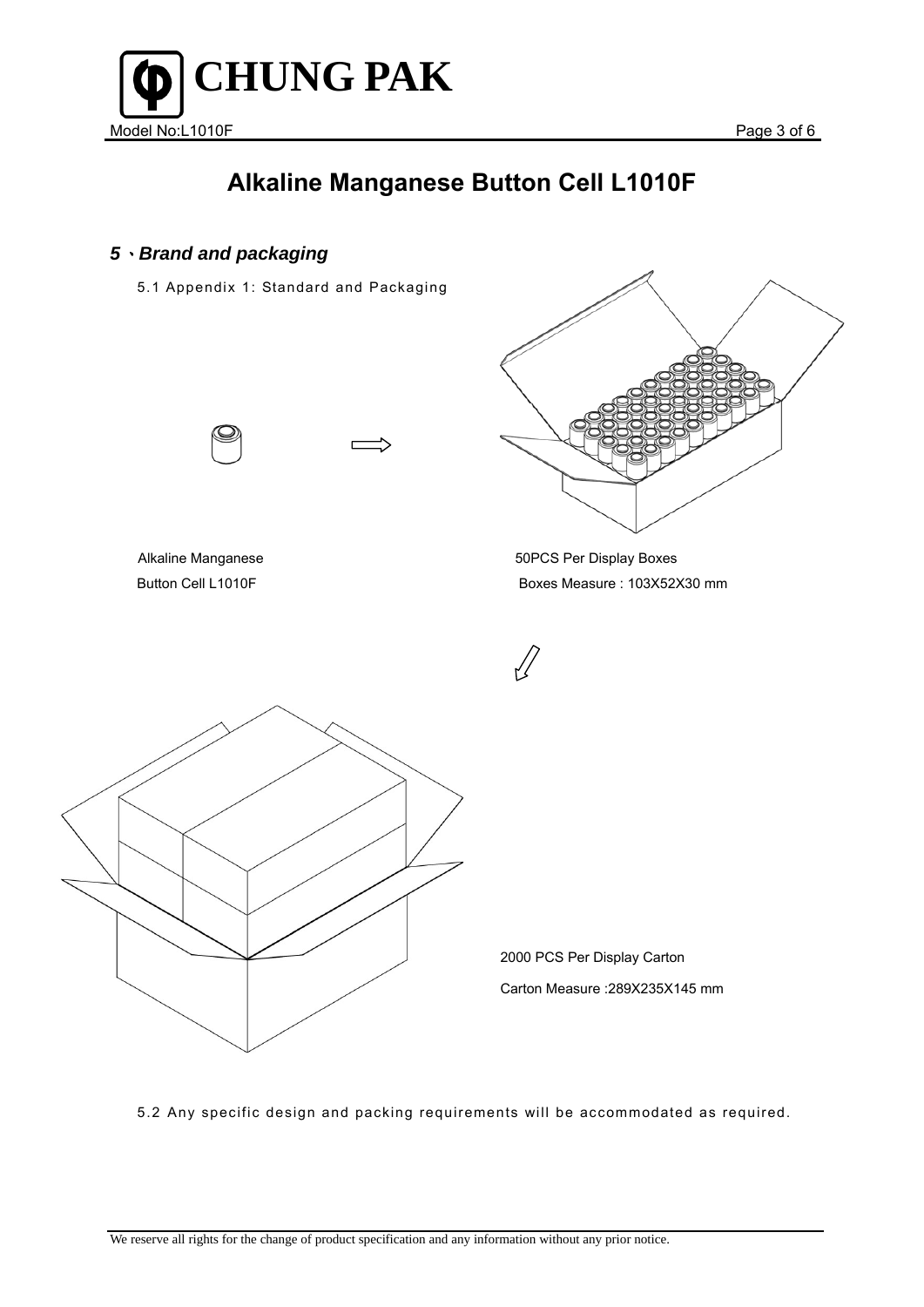

### *6*、*Safety instructions*

| Warning                                                                                                                                                        | <b>Danger</b>                                                                                                                                                                                                                                                                                                                          |
|----------------------------------------------------------------------------------------------------------------------------------------------------------------|----------------------------------------------------------------------------------------------------------------------------------------------------------------------------------------------------------------------------------------------------------------------------------------------------------------------------------------|
| 1 Don't throw the batteries into fire or heat the batteries.                                                                                                   | This may cause the batteries to disrupt or ignite.                                                                                                                                                                                                                                                                                     |
| 2 Don't directly solder the batteries.                                                                                                                         | This may damage their insulating tapes and<br>protective installation.                                                                                                                                                                                                                                                                 |
| 3 Don't insert and use batteries with the $\theta$ & $\Theta$<br>electrode inverse.                                                                            | This can damage the batteries for being force<br>charged, even may cause leakage, heat generation,<br>disrupt, explosion or ignition.                                                                                                                                                                                                  |
| 4 Don't short-circuit the positive and negative<br>terminals of a battery.                                                                                     | This may cause heat generation, leakage, explosion,<br>fire and personal injury.                                                                                                                                                                                                                                                       |
| 5 Don't expose the batteries to water.                                                                                                                         | This can cause heat generation or rust.                                                                                                                                                                                                                                                                                                |
| 6 Don't charge and force discharge batteries.                                                                                                                  | This may cause leakage, heat generation, even<br>explosion and ignition.                                                                                                                                                                                                                                                               |
| <b>7</b> Don't disassemble or damage the external tubes<br>of the batteries or modify the batteries(stack-up<br>batteries) etc.                                | This easily results in short-circuit, leakage, even<br>ignition.                                                                                                                                                                                                                                                                       |
| 8 Store unused batteries in their original packaging away<br>from metal objects.                                                                               | This can cause battery short-circuiting which may result in<br>venting, leakage, and explosion and personal injury.                                                                                                                                                                                                                    |
| batteries.                                                                                                                                                     | <b>9</b> Don't crush, puncture, or otherwise mutilate to deform This may cause venting, leakage, explosion and personal<br>injury.                                                                                                                                                                                                     |
| 10 Immediately stop using the batteries if leakage,<br>discolor or etc. with them are detected.                                                                | This may cause accidents to occur.                                                                                                                                                                                                                                                                                                     |
| 10 Don't drop or strongly strike the batteries.                                                                                                                | This may result in leakage, heat generation, disrupt, even<br>ignition.                                                                                                                                                                                                                                                                |
| 12 To avoid using at high temperature and high<br>humidity ambient.                                                                                            | This may cause batteries early damage.                                                                                                                                                                                                                                                                                                 |
| 3 a. Be sure to use the batteries within a temperature<br>range from 0℃ to 40℃.<br>b. Be sure to storage the batteries within a<br>temperature range at 20±5℃. | a. Use the batteries beyond the temperature range<br>may cause leakage, heat generation, impaired<br>performance, and shortening of service life of the<br>batteries.<br>b. Storage the batteries beyond the temperature range<br>may cause heat generation, impaired performance, and<br>shortening of service life of the batteries. |
| 44 Don't use old batteries with new ones.                                                                                                                      | Some batteries may be over-discharged. This can result in<br>venting, leakage, explosion and personal injury.                                                                                                                                                                                                                          |
| <b>69 Don't use our batteries with any other type or brand</b><br>of batteries.                                                                                | Mixed-matching of batteries may result in heat<br>generation, leakage or explosion.                                                                                                                                                                                                                                                    |
| <b>66</b> Remove batteries from equipment if it is not to be<br>used for an extended period of time.                                                           | When batteries beyond expiry period, electrolyte<br>leakage may occur causing damage to the equipment.                                                                                                                                                                                                                                 |
| 10 Exhausted batteries should be immediately removed<br>from equipment.                                                                                        | When discharged batteries are kept in the equipment<br>for a long time, electrolyte leakage may occur causing<br>damage to the appliance and/or personal injury.                                                                                                                                                                       |
| ® Keep the batteries out of the reach of children.                                                                                                             | To avoid being swallowed. If swallowed, Please see<br>doctor immediately.                                                                                                                                                                                                                                                              |
| 19 Don't allow children to replace batteries without<br>adult supervision.                                                                                     | This may cause wrong operation, even may occur<br>accident.                                                                                                                                                                                                                                                                            |
| 20 Please use batteries within expiry period.                                                                                                                  | When batteries beyond expiry period, electrolyte<br>leakage may occur causing damage to the equipment.<br>And may impair batteries performance.                                                                                                                                                                                        |
| 21) Don't take batteries by hand directly. Please wear<br>finger cots.                                                                                         | This may cause rust.                                                                                                                                                                                                                                                                                                                   |
| 22 Don't take batteries with iron tweezer. Please use<br>plastic tweezer.                                                                                      | This can cause battery short-circuiting which may result<br>in heat generation, leakage, and explosion.                                                                                                                                                                                                                                |

We reserve all rights for the change of product specification and any information without any prior notice.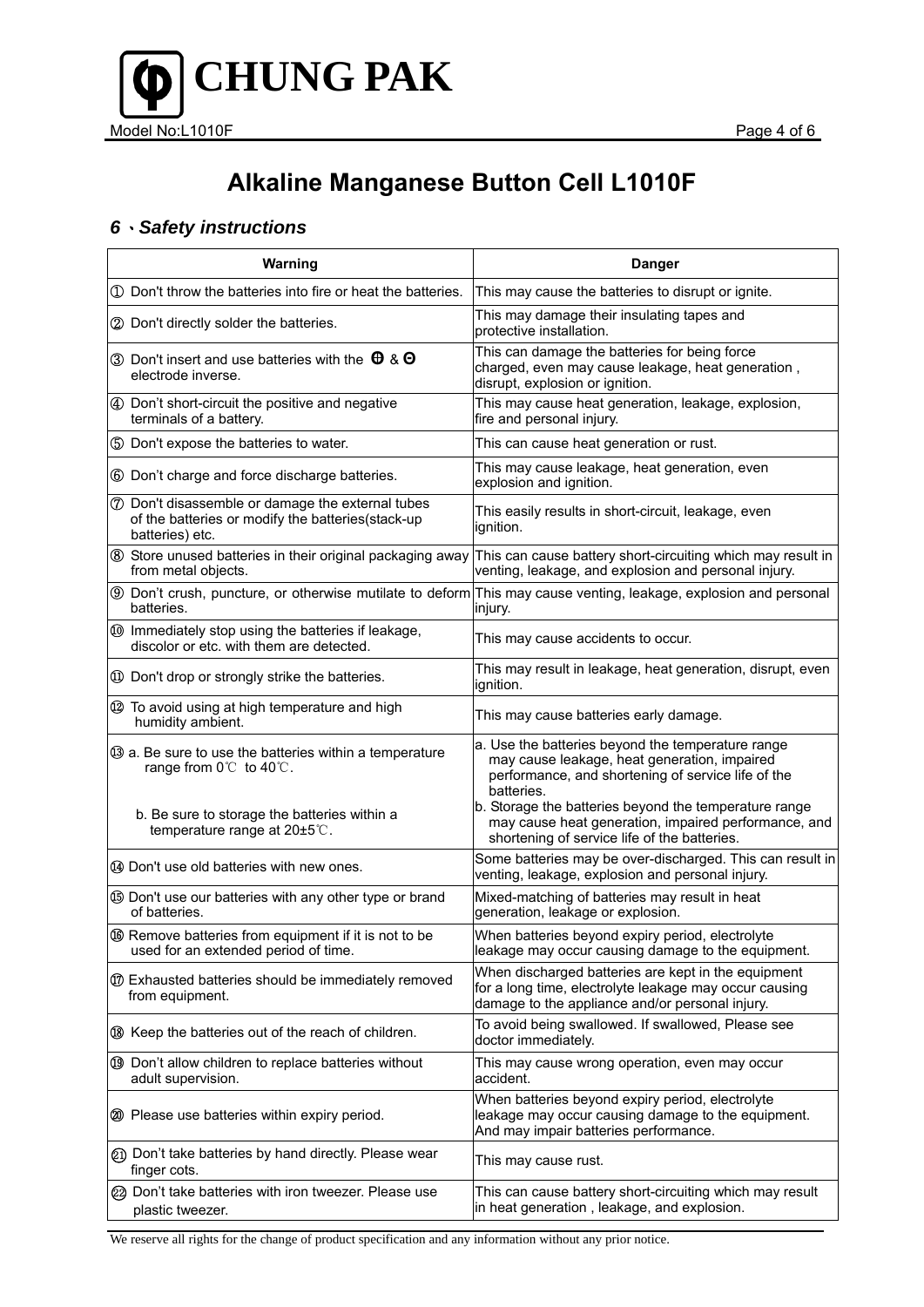



### *Appendix 1*:*Test*

#### *1. Storage and Test Conditions for Samples*

Unless otherwise specified, the storage conditions for samples shall be, as a general rule,

at the temperature of 20±2℃ and the humidity of 65±20%.

#### *2. Measuring Instruments*

2.1 Voltmeter: The accuracy of the voltmeter shall be within 0.005V for each 1.5V. The

resistance of the measuring instrument shall be at least 10 times the discharge

resistance but with a minimum of 1 M ohms per volt of the scale.

2.2 Load Resistance: The load resistance shall include all of the external circuit, and its allowance shall be within ±0.5%.

2.3 Caliper: The caliper shall be the one having precision of 0.02 millimeters or the one having the same or superior precision to this.

#### *3. Test Method*

3.1 Dimensions: Measurements shall be made by use of the calipers.

3.2 Appearance: Examination shall be carried out by visual inspection.

3.3 Open-circuit Voltage: Measurements shall be carried out before the start of discharge of the sample by use of the voltmeter .

#### 3.4 Service Out-put

Discharge Start Time: After leaving in an atmosphere at a temperature of 20±2℃ for at least 8 hours or more .

Discharge Method: As defined in  $4.2$ , page  $2$ .

Discharge End-point: The instant when the closed-circuit voltage has reached below the end-point voltage(as defined in 4.2, page 2).

3.5 High Temperature Electrolyte Leakage Resistance

The following conditions shall be adopted for the test:

- (1) Test temperature and humidity: 45±2℃, below 70%RH .
- (2) Test period: Leave to stand still 30 days .